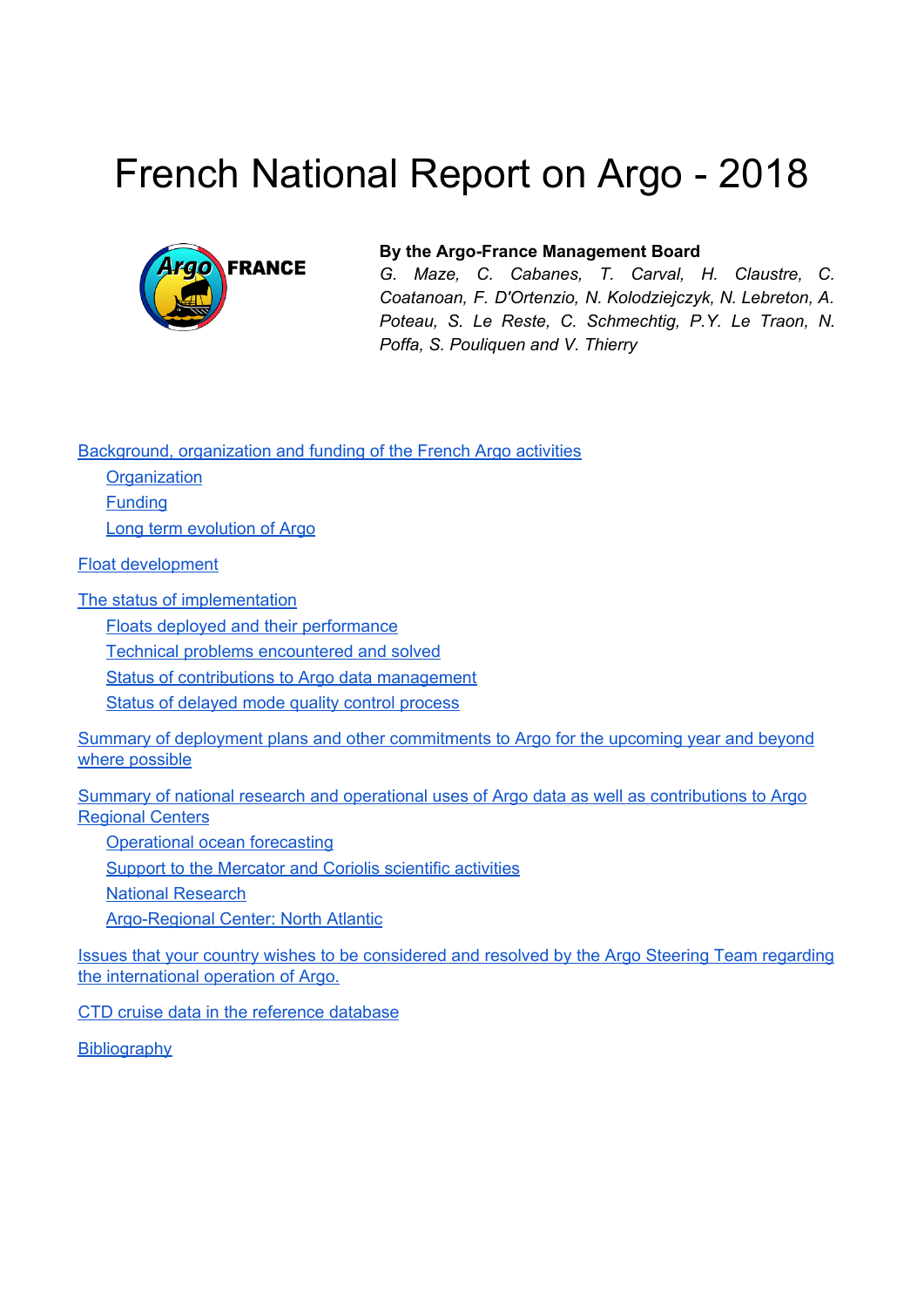## <span id="page-1-0"></span>**Background, organization and funding of the French Argo activities**

## <span id="page-1-1"></span>**Organization**

Argo-France [\(http://www.argo-france.fr](http://www.argo-france.fr/)) gathers all the French activities related to Argo and its extension toward deep and biogeochemical measurements. Argo-France is the French contribution to the Euro-Argo European research infrastructure (ERIC) that organizes and federates European contributions to Argo.

All Argo-France activities are lead and coordinated by:

- a scientific committee shared with the CNRS/LEFE Group Mission Mercator Coriolis (GMMC),
- a [steering](http://www.argo-france.fr/copil) team with: a national coordinator (G. Maze), scientific coordinators for the physical and bio-geochemical missions (N. Kolodziejczyk, F. D'Ortenzio, H. Claustre), technical coordinators for the physical and bio-geochemical missions (S. Pouliquen, F. D'Ortenzio), head of the data center (T. Carval), data center officer for BGC (C. Schmechtig) and heads of operational and infrastructure activities (N. Lebreton, N. Poffa, A. Poteau).

Argo-France is part of the Ministry of Research national roadmap on large research infrastructure (TGIR). Argo-France operational activities are organized through the Coriolis partnership (IFREMER, SHOM, INSU, IRD, Météo France, CEREMA, CNES and IPEV). Two research laboratories are leading the Argo-France scientific activities: the "Laboratoire d'Océanographie Physique et Spatiale" (LOPS, Brest, France) and the "Laboratoire d'Océanographie de Villefranche"/"Institut de la Mer de Villefranche" (IMEV/LOV, Villefranche-sur-Mer, France). Coriolis and Argo-France have strong links with Mercator Ocean International (the French operational ocean forecasting center).

## <span id="page-1-2"></span>**Funding**

Argo-France is mainly funded by the ministry of Research through Ifremer as part of the national roadmap on large scale infrastructures and contribution to Euro-Argo (TGIR). This is a long term commitment. Argo-France is also funded through Ifremer, SHOM (Ministry of Defense), CNRS/INSU and other French institutes involved in oceanography (CNES, IRD, Météo-France). At regional scale, Argo-France is supported by the IUEM OSU and funded by the Brittany and Provence Alpes-Cote d'Azur regions (CPER).

The French contribution to the Argo global array is at the level of 60 to 65 floats per year with funding from Ifremer (50 floats/year) and SHOM (about 10 to 15 floats/year).

Since 2000, around 1350 French floats have been deployed in a number of different geographic areas. Deployments have been focused on meeting specific French requirements while also contributing to the global array.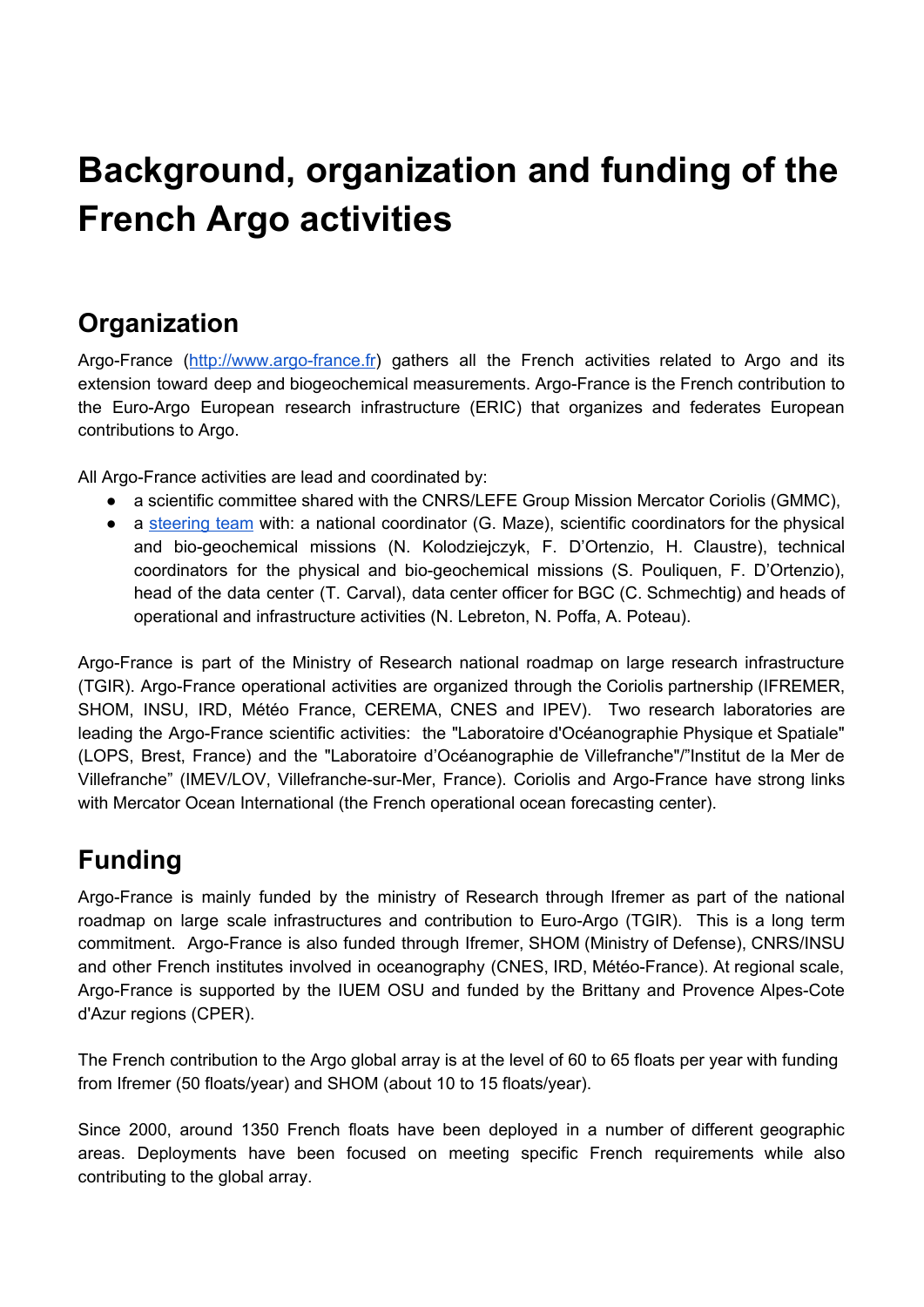To complement Argo-France, the NAOS project (Novel Argo Ocean observing System, 2011-2019) has been funded by the Ministry of Research to consolidate and improve the French contribution to Argo and to prepare the next scientific challenges for Argo**.** The project provides an additional funding of 15 to 20 floats per year from 2012 to 2019, which allows Ifremer to increase its long-term contribution to Argo from 50 to 65-70 floats/year. NAOS also has developed the new generation of French Argo floats and set up pilot experiments for biogeochemical floats (Mediterranean Sea, Arctic), Under Ice BGC floats (baffin bay) and deep floats (North Atlantic).

The level of support, additional to float purchase, is as indicated in Tableau 1 (man power for coordination activities, float preparation, deployment and data management activities).

| Year                     | Funding | Man/Year | <b>French</b><br>floats | <b>Co-funded EU</b><br>floats | <b>Total</b> |
|--------------------------|---------|----------|-------------------------|-------------------------------|--------------|
| 2000                     | 300k€   |          | 11                      |                               | 11           |
| 2001                     | 633k€   | 3        | 12                      |                               | 12           |
| 2002                     | 980k€   | 6        | $\overline{7}$          | $\boldsymbol{4}$              | 11           |
| 2003                     | 900k€   | 9        | 34                      | 20                            | 54           |
| 2004                     | 1400k€  | 15       | 85                      | 18                            | 103          |
| 2005                     | 450k€   | 15       | 89                      | 11                            | 100          |
| 2006                     | 900k€   | 12       | 51                      | 14                            | 65           |
| 2007                     | 900k€   | 12       | 36                      |                               | 36           |
| 2008                     | 1200k€  | 12       | 90                      |                               | 90           |
| 2009                     | 1200k€  | 12       | 35                      | 8                             | 43           |
| 2010                     | 1400k€  | 12       | 55                      |                               | 55           |
| 2011                     | 1400k€  | 12       | 53                      |                               | 53           |
| 2012                     | 1400k€  | 12       | 82                      |                               | 82           |
| 2013                     | 1400k€  | 12       | 81                      |                               | 81           |
| 2014                     | 1400k€  | 12       | 96                      |                               | 96           |
| 2015                     | 1400k€  | 14       | 101                     |                               | 101          |
| 2016                     | 1400k€  | 14       | 58                      |                               | 58           |
| 2017                     | 1400k€  | 14       | 65                      |                               | 65           |
| 2018                     | 1400k€  | 14       | 95                      |                               | 95           |
| Total<br>$(2000 - 2018)$ |         |          | 1136                    |                               | 1211         |
| 2019                     | 1400k€  | 14       | 83                      |                               |              |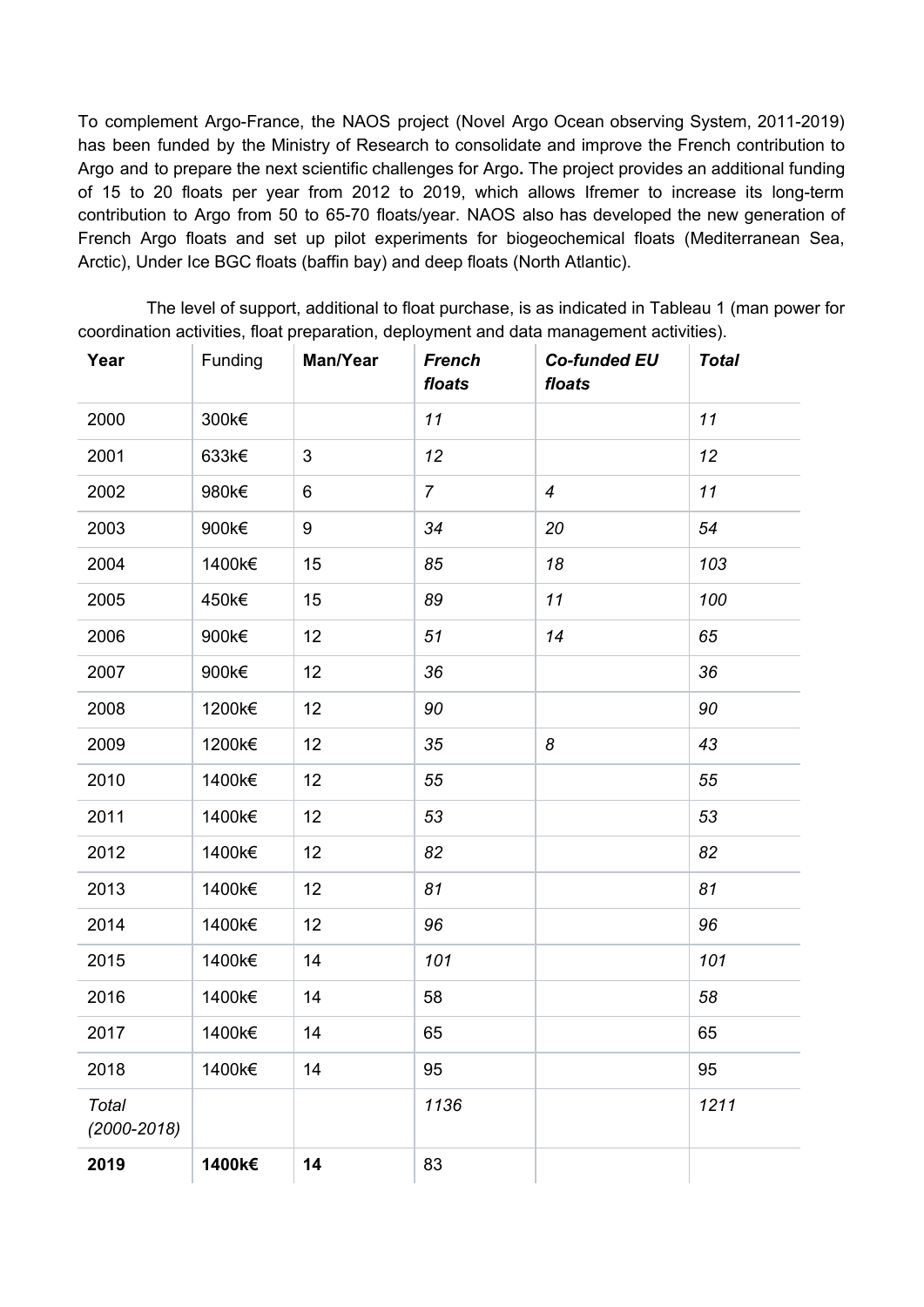Tableau 1: (*Man/year* column) Man power dedicated to Argo for coordination activities, float preparation, deployment and data management activities (GDAC, DAC, NAARC, DMQC) within Argo-France. (*French floats* column) French floats contributing to Argo deployed by year. (*Co-funded EU floats* column) EU floats are the additional floats co-funded by European Union within the Gyroscope, Mersea and MFSTEP projects. Estimated value is given for 2018.

## <span id="page-3-0"></span>**Long term evolution of Argo**

At the national level, the proposal for Argo-France is in two phases:

- 2011-2016: Core Argo mission (temperature and salinity 0 to 2000m) and pilot experiments on the new phase of Argo (notably via the NAOS project).
- 2017-2020: Continuation of the core Argo mission with the addition of an extended mission.

For the upcoming phase 2017-2020, France will conduct an over-fitting strategy of a 66 floats/year sustained fleet with:

- 15 deep floats
- 7 with biogeochemical sensors including O2 sensors for 4 of them
- 11 with oxygen sensors
- 33 core T/S.

Core T/S, deep floats and oxygen sensors are fully funded until 2020 (CPER Brittany region), the biogeochemical mission is partially funded (CPER PACA and Brittany regions until 2020) and thus requires new sources of funding that are being requested for the 2018-2023 period as part of the Research Infrastructure second phase (PIA3).

Argo-France strategy will be adjusted according to international recommendations with regard to the deep and Bio-Argo extensions. Euro-Argo has published a long term roadmap for the next phase of Argo and as part of the ERIC Euro-Argo countries will work on the implementation of a new sustained phase for Argo in Europe.

## <span id="page-3-1"></span>**Float development**

Development of a Deep-Arvor equipped with 3 CTDS: the SBE41CP, SBE61 and deep RBRargo is achieved and preliminary test at sea in preparation. Within the EA-RISE 2019-2022 H2020 project, another 3-CTDs Deep-Arvor will be assembled as well as two other floats with 2-CTDs (the RBRargoDeep|OEM and the SBE61). These floats should be deployed in 2020.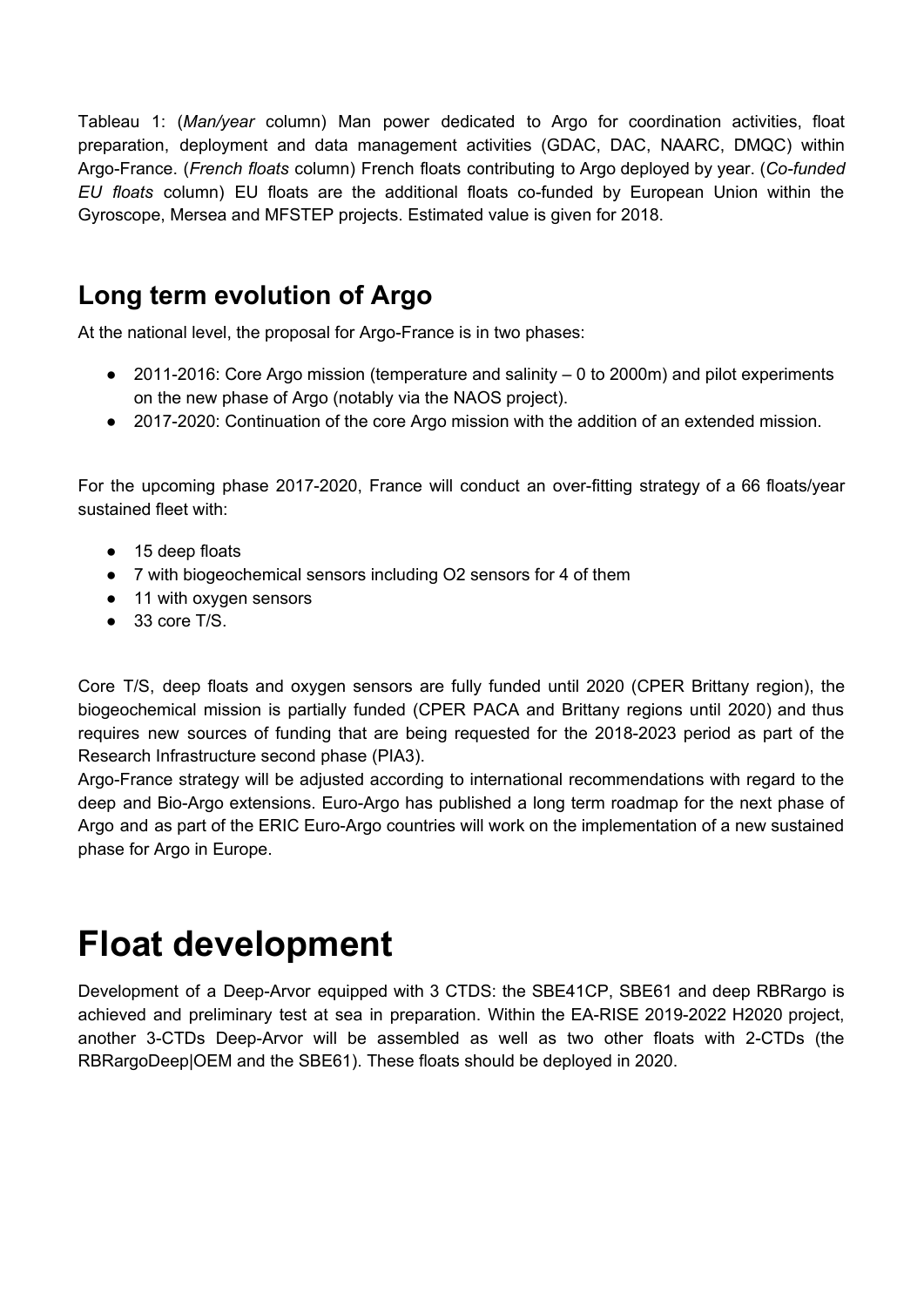

In 2018, the deep RBRargo was tested during the OVIDE 2018 cruise in the North-Atlantic. Intercomparison of pressure, temperature and conductivity/salinity with the rosette SBE911 and bottle measurements is still ongoing. Preliminary results show a systematic pressure bias very close to that obtained during the RREX17 test, but within the manufacturer specification. Temperature shows a median warm bias of 0.0011degC or 0.0006degC with corrected pressure. This is satisfactory and within the bounds of the manufacturer specification and Argo-Deep requirements. Conductivity and salinity are still ongoing analysis.

## <span id="page-4-0"></span>**The status of implementation**

## <span id="page-4-1"></span>**Floats deployed and their performance**

86 floats have been deployed by France in 2018 (56 T/S Core, 7 T/S/O2, 15 BGC, 8 DEEP). The deployment areas are chosen to meet French requirements in terms of research and operational activities but also to contribute to establishing the global array (especially in the Southern Ocean) using AIC tools/map.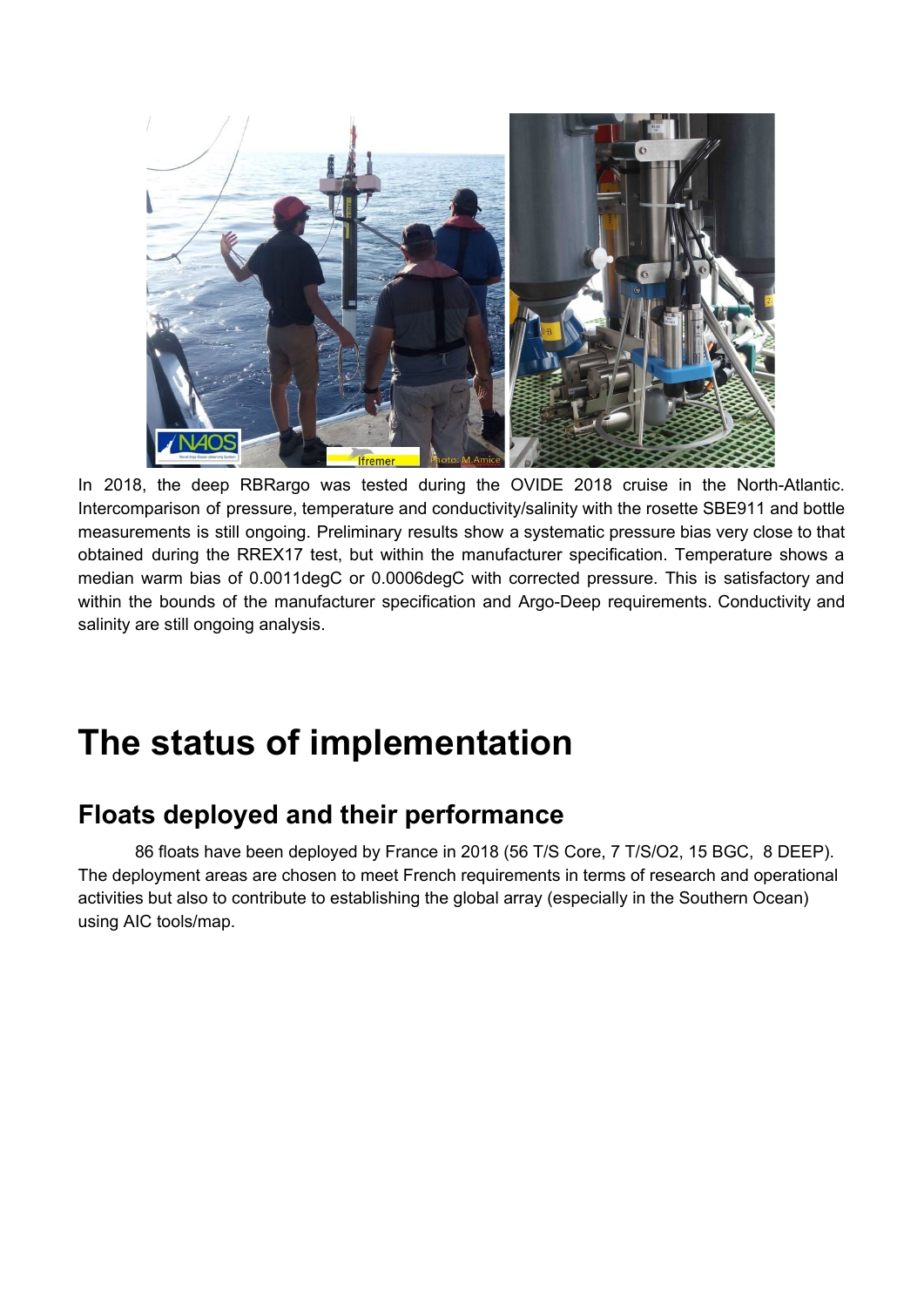

### <span id="page-5-0"></span>**Technical problems encountered and solved**

No technical problems specific to Argo-France were encountered in 2018 with regard to operational T/S floats. Seabird batch of drifting CTDs is being assessed and monitored.

## <span id="page-5-1"></span>**Status of contributions to Argo data management**

Within Argo-France, data management is undertaken by Coriolis, which play three roles: Data Assembly Centre, Global Data Centre, and leader of the North Atlantic Argo Regional Centre. Coriolis is located within Ifremer-Brest and is operated by Ifremer with support of SHOM. Since 2016, the BGC floats processing chain have been fully operational and integrated within the Coriolis data management stream.

All Argo data management details are in the Coriolis DAC and GDAC 2018 annual report (english) : <https://doi.org/10.13155/58109>

#### **Data Assembly Center**

Coriolis processes in Real Time and Delayed Mode float data deployed by France and 7 European countries (Germany, Spain, Netherlands, Norway, Italy, Greece, Bulgaria).

These last 12 months (nov17-oct18), 30 434 profiles from 794 active floats were collected, controlled and distributed. Compared to 2017, the number of profiles is stable (+0.2%), the number of floats increased by 1%. These figures show a fair stability in Coriolis DAC activity. The 794 floats managed during that period had 57 versions of data formats.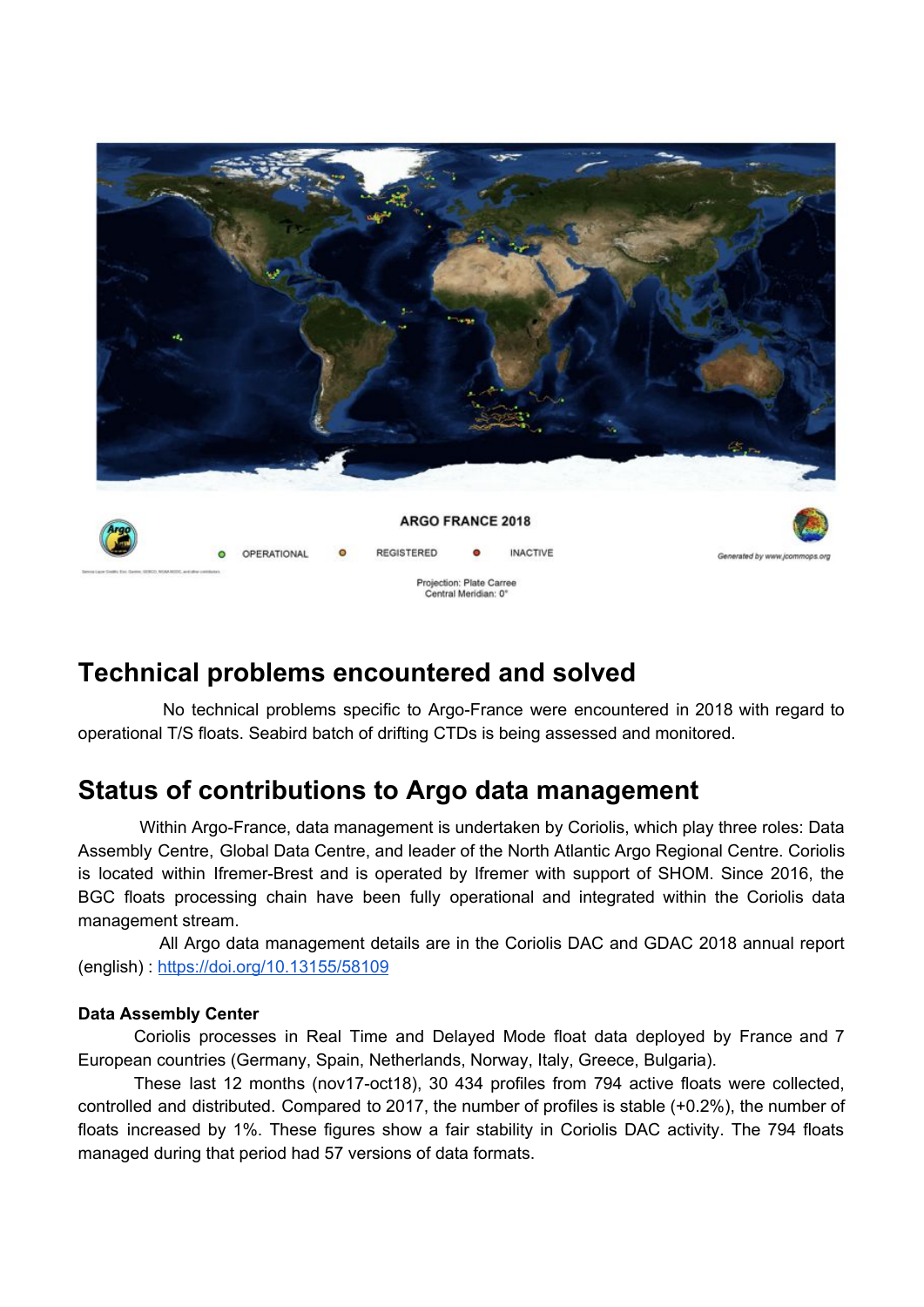

Map of the 30.434 profiles from 794 active floats decoded by Coriolis DAC this current year Apex Navis Nova Provor

The data processing chain based on Matlab to manage data and metadata from Coriolis BGC-floats is continuously improved. These are advanced types of floats performing bio-geo-chemical (BGC) measurements.

Coriolis DAC manages 409 BGC-Argo floats from 5 families and 57 instrument versions. They performed 53.509 cycles. The data processing chain is freely available:

● Coriolis Argo floats data processing chain, <http://doi.org/10.17882/45589>



Map of the 409 BGC-Argo floats managed by Coriolis DAC (grey dots: the others DACs bio-Argo floats). They measure parameters such as oxygen, chlorophyll, turbidity, CDOM, back-scattering, UV, nitrate, bisulfide, pH, radiance, irradiance, PAR.

#### **Global Argo Data Centre**

Coriolis hosts one of the two global data assembly centres (GDAC) for Argo that contains the whole official Argo dataset. The Argo GDAC ftp server is actively monitored by a Nagios agent (see <http://en.wikipedia.org/wiki/Nagios>). Every 5 minutes, a download test is performed. The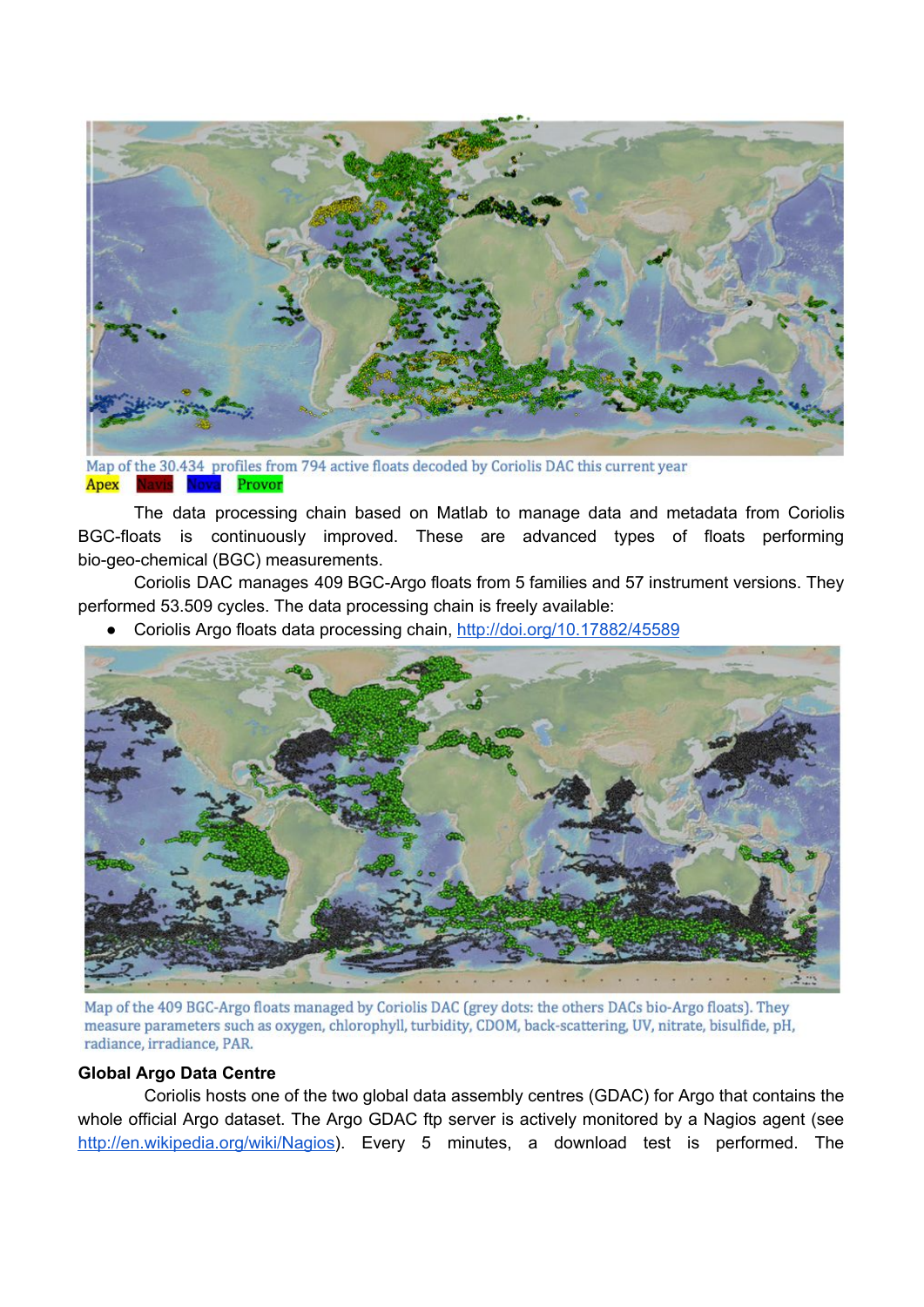success/failure of the test and the response time are recorded. There is a monthly average of 561 unique visitors, performing 4302 sessions and downloading 5.9 terabytes of data files.

#### **North Atlantic Argo Regional Centre**

See section 5.4

### <span id="page-7-0"></span>**Status of delayed mode quality control process**

Last year, 60,598 new delayed mode profiles where produced, validated by PIs and sent to GDACs. A total of 198,769 delayed mode profiles where produced and validated since 2005. In February 2019, 75% of the floats and 69% of the profiles processed by the Coriolis DAC were in delayed mode (see Figure below).



Status of the floats processed by Coriolis DAC. Left: in terms of profile percent and right: in terms of float percent (DM : delayed mode  $-RT$ : real time).

The status of the quality control done on the Coriolis floats is presented in the following plot. For the two last years (2017- 2018), most of the floats are still too young (code 1) to be performed in delayed mode. For the years 2012-2013-2014, we are still working on the DMQC of some floats. The codes 2 and 3 show the delayed mode profiles for respectively active and dead floats.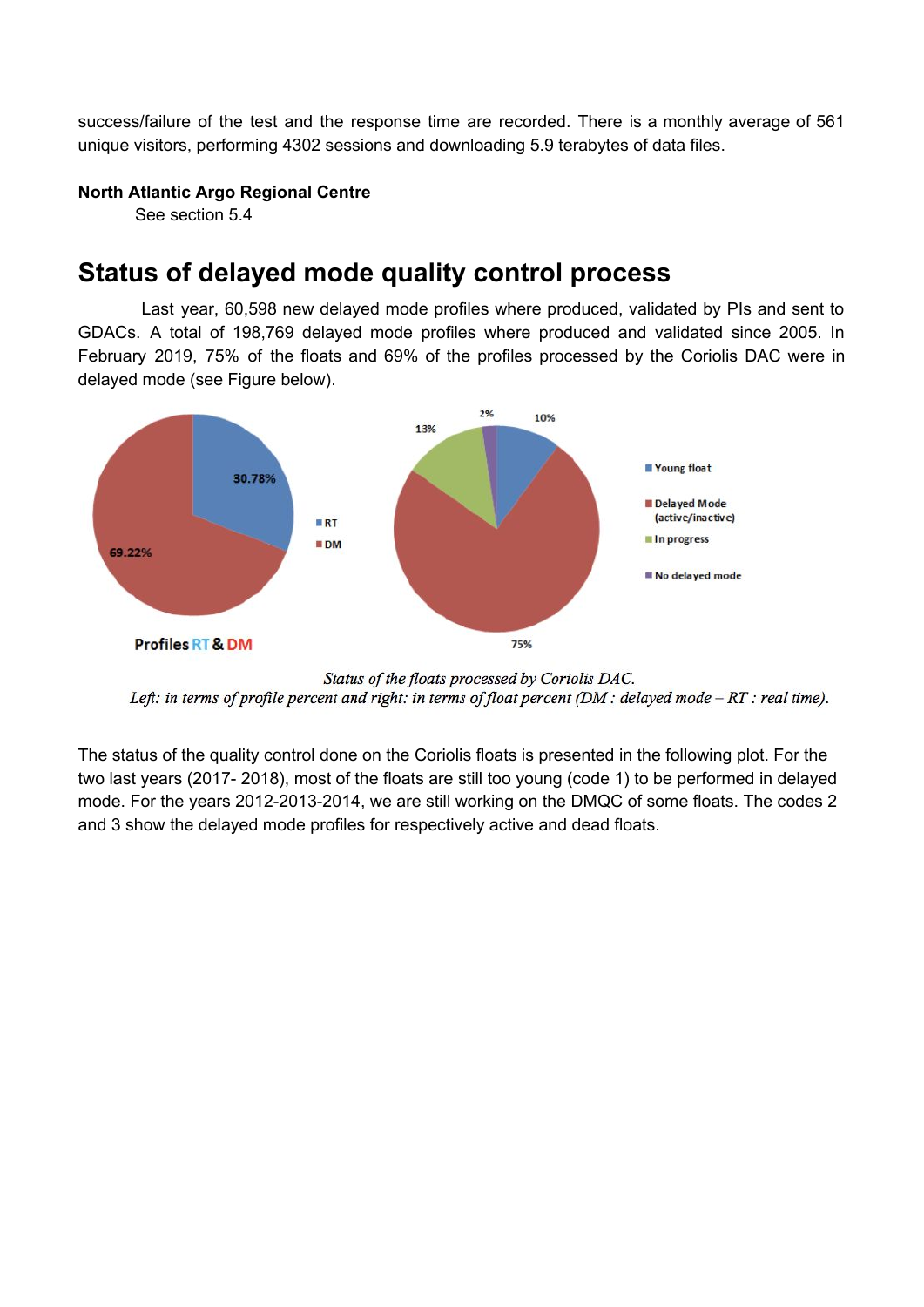

Status of the quality control done on profiles sorted by launch's year, code 1: young float, code 2: active float, DM done, code  $3$ : dead float, DM done; code  $4$ : DM in progress, code  $5$ : waiting for DM, code  $6$ : problems with float.

## <span id="page-8-0"></span>**Summary of deployment plans and other commitments to Argo for the upcoming year and beyond where possible**

According to the current deployment plan, 83 floats are scheduled to be deployed in 2019 (with 60 T/S, 18 BGC, 5 DEEP), see map below.

Coriolis will continue to run the Coriolis DAC and the European GDAC as well as coordinating the North Atlantic ARC activities. Within Euro-Argo, development will be carried out to improve anomalies detection at GDAC both in RT and DM, to monitor in real time the behaviour of the European fleet and to improve data consistency check within NA-ARC.

France also will continue to contribute to the funding of the AIC.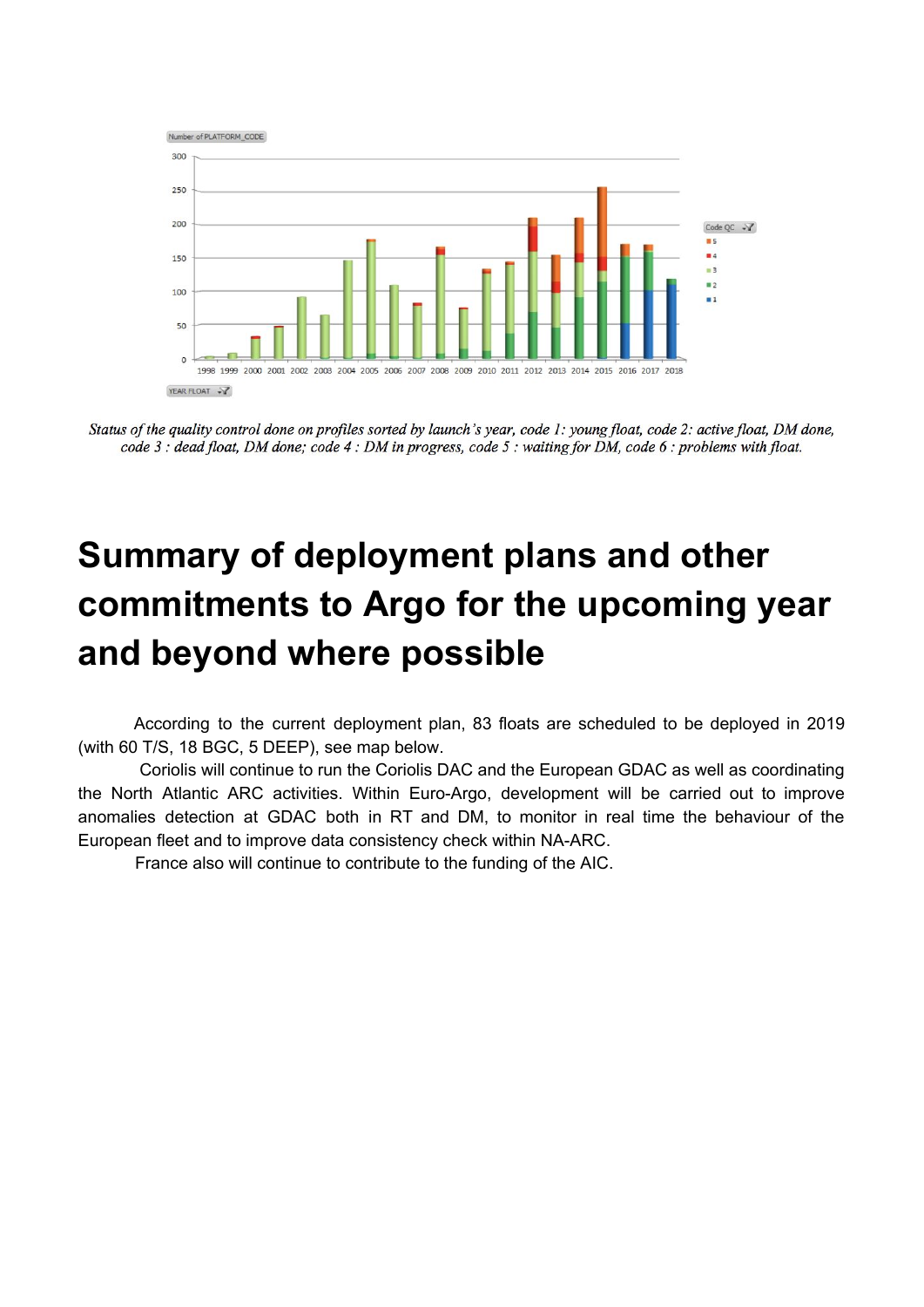

# <span id="page-9-0"></span>**Summary of national research and operational uses of Argo data as well as contributions to Argo Regional Centers**

## <span id="page-9-1"></span>**Operational ocean forecasting**

All Argo data (alongside with other in-situ and remotely sensed ocean data) are routinely assimilated into the MERCATOR operational ocean forecasting system run by the MERCATOR-Ocean structure. MERCATOR also operates the Global component of the European Copernicus Marine Environment Monitoring Service ([CMEMS](http://marine.copernicus.eu/)).

### <span id="page-9-2"></span>**Support to the Mercator and Coriolis scientific activities**

Coriolis has developed together with MERCATOR (The French operational oceanography forecast center) a strong connection with the French research community via the Mercator-Coriolis Mission Group (GMMC). It consists of about one hundred researchers (with some turnover each year)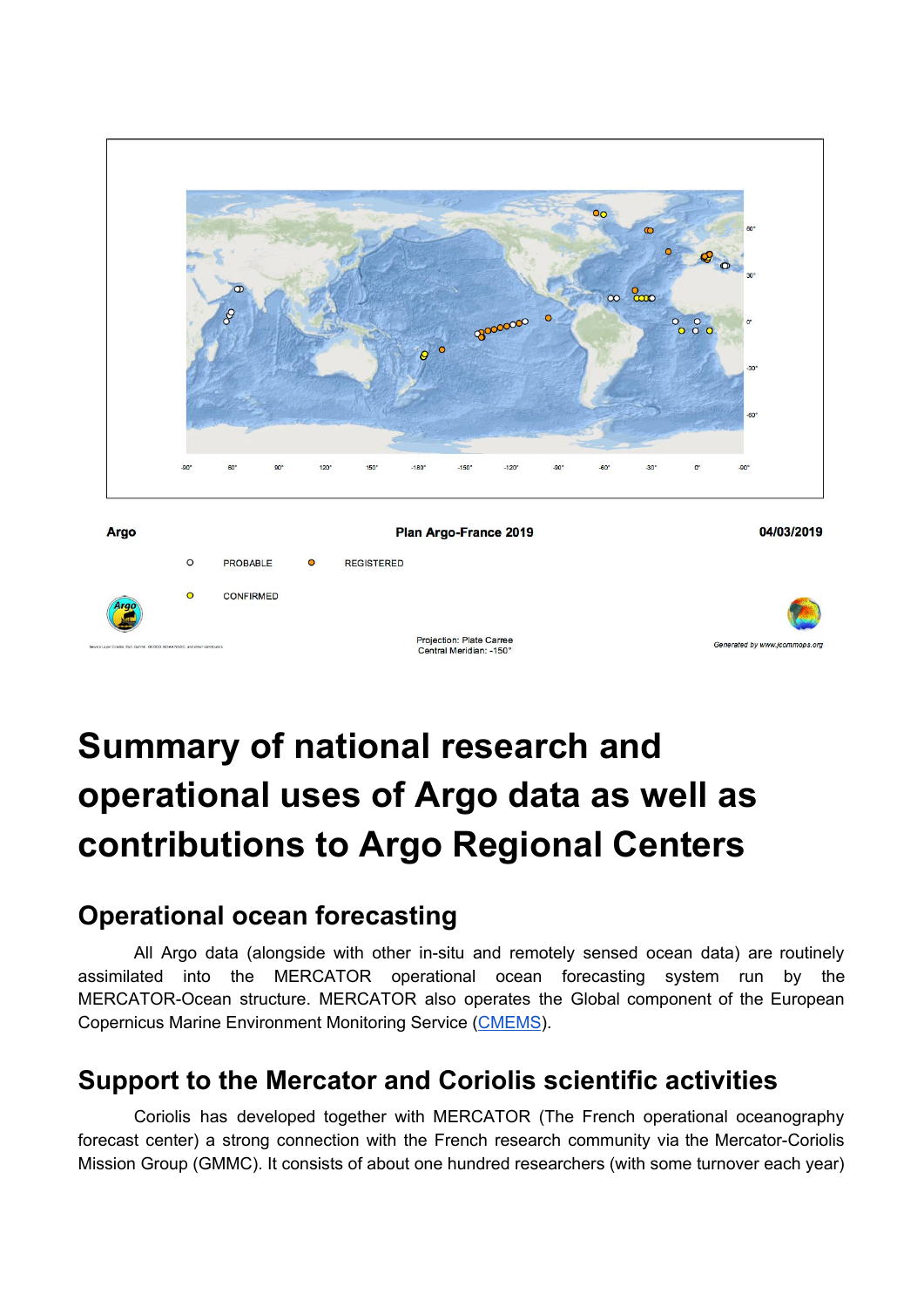following a scientific announcement of opportunities and call for scientific proposal. Its task is to support the Mercator and Coriolis scientific activities and to participate in product validation. The call for scientific proposals proposes to the community "standard" Argo floats as well as floats equipped with oxygen and biogeochemical sensors. These new opportunities strengthen link between the French scientific community and Coriolis with regard to the development of qualification procedures for "Argo extensions" floats.

### <span id="page-10-0"></span>**National Research**

-

Argo data are being used by many researchers in France to improve the understanding of ocean properties (e.g. circulation, heat and freshwater storage and budget, and mixing), climate monitoring and on how they are applied in ocean models (e.g. improved salinity assimilation, …).

A list of France bibliography is available at the end of this report.

### <span id="page-10-1"></span>**Argo-Regional Center: North Atlantic**

France leads the NA-ARC, which is a collaborative effort between Germany (IFM-HH, BSH), Spain (IEO), Italy (OGS), Netherlands (KNMI), UK (NOCS, UKHO), Ireland (IMR), Norway (IMR), Canada (DFO), and USA (AOML), Greece (HCMR) and Bulgaria (IOBAS). Coriolis coordinates the North-Atlantic ARC activities and in particular the float deployment in Atlantic.

1903 floats that have been processed in delayed time in the North Atlantic ARC, north of 20°S, with a check made using a modified OW method that has been published by Cabanes et al [\(http://dx.doi.org/10.1016/j.dsr.2016.05.007](http://dx.doi.org/10.1016/j.dsr.2016.05.007)). Floats for which it may be necessary to revise the original DM correction are reported to PIs. The list is available online at:

<span id="page-10-2"></span><http://www.umr-lops.fr/en/SNO-Argo/Activities/NAARC/Consistency-checks-of-DM-salinity-corrections>

# **Issues that your country wishes to be considered and resolved by the Argo Steering Team regarding the international operation of Argo.**

*These might include tasks performed by the AIC, the coordination of activities at an international level and the performance of the Argo data system. If you have specific comments, please include them in your national report.*

## <span id="page-10-3"></span>**CTD cruise data in the reference database**